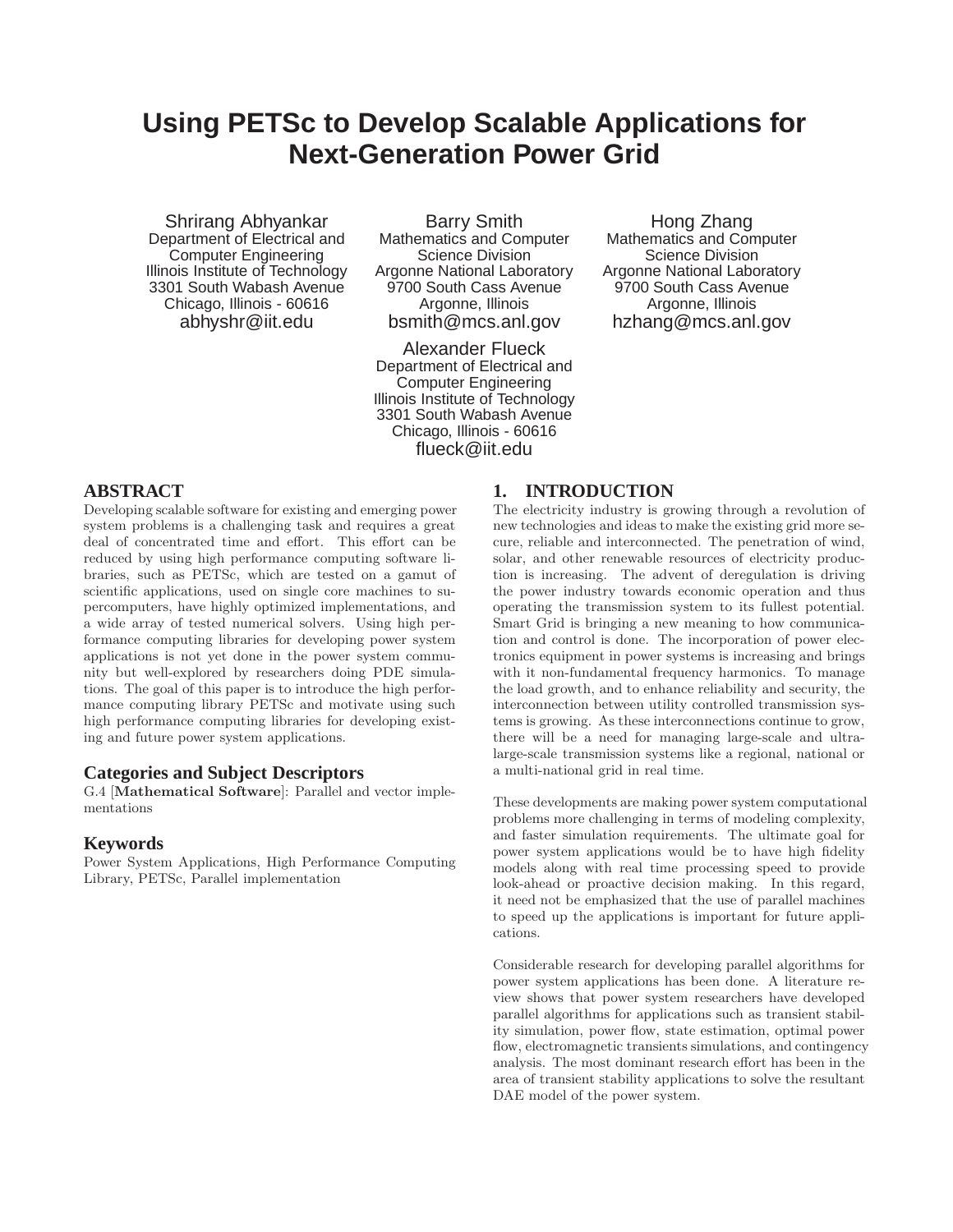However, development of parallel algorithms requires considerable amount of time and effort through various phases of application development such as partitioning, managing communication between processors, nonlinear function and Jacobian evaluation, debugging, testing, with most time spent on implementing the linear solver. As a result, parallel power system applications are developed using a specific linear solution scheme tested on a specific architecture for a given power system topology.

As applications for the next generation power grid are developed there needs to be a benchmarking of various parallel algorithms on different system topologies to select the optimal or a set of optimal algorithms. This requires experimentation with various solvers, a task which entails considerable time and effort. In this paper, we present the high performance computing library PETSc, developed at Argonne National Laboratory, that can aid in reducing this experimentation time. The gamut of linear solvers and preconditioners, abstract linear algebra object interfaces for writing user application codes, portability to different operating systems, and flexible run time options make PETSc an attractive platform for developing scalable power system applications.

# **2. PETSC: PORTABLE EXTENSIBLE TOOLKIT FOR SCIENTIFIC COMPUTATION**

The Portable, Extensible Toolkit for Scientific Computation (PETSc) is a suite of data structures and routines that provide the building blocks for the implementation of large-scale application codes on parallel (and serial) computers. PETSc uses the MPI standard for all message-passing communication. PETSc includes an expanding suite of parallel linear, nonlinear equation solvers and time integrators that may be used in application codes written in Fortran, C, C++, Python, and MATLAB (sequential). PETSc provides many of the mechanisms needed within parallel application codes, such as parallel matrix and vector assembly routines. The library is organized hierarchically, enabling users to employ the level of abstraction that is most appropriate for a particular problem. By using techniques of object-oriented programming, PETSc provides enormous flexibility for users.

PETSc consists of a variety of libraries (similar to classes in C++). Each library manipulates a particular family of objects (for instance vectors) and the operations one would like to perform on the objects. The objects and operations in PETSc are derived from our long experiences with scientific computation.

Each object consists of an abstract interface (simply a set of calling sequences) and one or more implementations using particular data structures. Thus, PETSc provides clean and effective codes for the various phases of solving applications, with a uniform approach for each class of problems. This design enables easy comparison and use of different algorithms (for example, to experiment with different Krylov subspace methods, preconditioners, or truncated Newton methods). Hence, PETSc provides a rich environment for modeling scientific applications as well as for rapid algorithm design and prototyping. The libraries enable easy



Figure 1: Organization of the PETSc library [1]

customization and extension of both algorithms and implementations. This approach promotes code reuse and flexibility, and separates the issues of parallelism from the choice of algorithms. The PETSc infrastructure creates a foundation for building large-scale applications.

**Parallel Numerical Components of PETSc**



Figure 2: Numerical Libraries of PETSc [1]

### **3. PETSC FEATURES**

PETSc is an open source package for numerical solution of large-scale applications and is free for anyone to use (BSDstyle license). It runs on operating systems such as Linux, Microsoft Windows, Apple Macintosh, Unix operating systems. It can be used from within the Microsoft Developers Studio. PETSc can be configured to work with real or complex data types (not mixed though), single or double precision, and 32 or 64 bit integers. It has been tested on a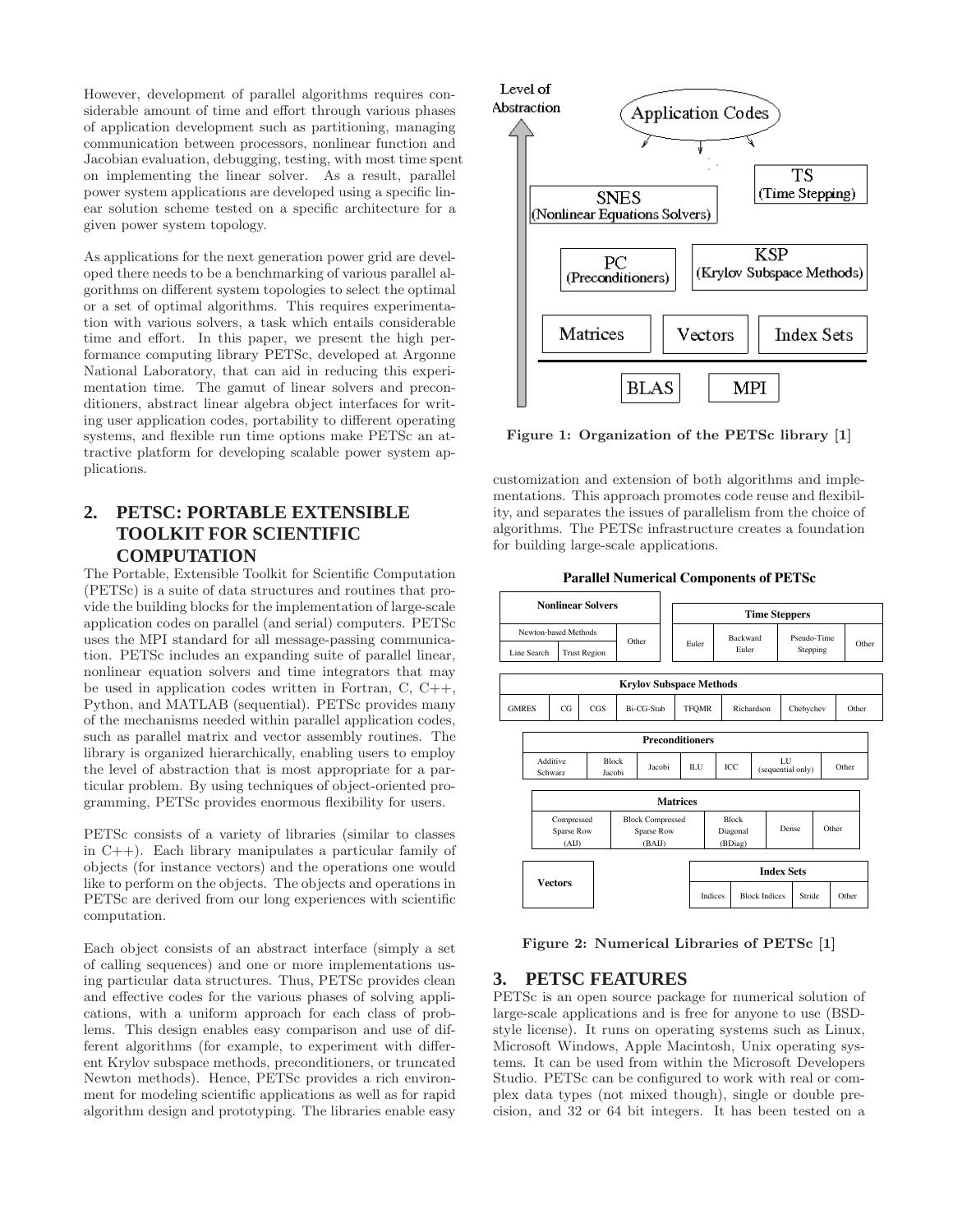variety of tightly coupled parallel architectures such as Cray XT/5, Blue Gene/P, Earth Simulator, and also on loosely coupled architectures such as networks of workstations.

PETSc uses a plug-in philosophy to interface with external softwares. Various external softwares such as SuperLU, SuperLU Dist, ParMetis, MUMPS, PLAPACK, Chaco, Hypre, etc., can be installed with PETSc. PETSc provides an interface for these external softwares so that they can be used in PETSc application codes.

Allowing the user to modify parameters and options easily at runtime is very desirable for many applications. For example, the user can change the linear solution scheme from GMRES to direct LU factorization, or change the matrix storage type, or preconditioners, via run time options. If an application uses a large number of parameters then these can be also supplied by via a text file which is read when the PETSc code begins.

Debugging is one of the most pain-staking task in application code development. PETSc provides various features to ease the debugging process. Various debuggers such as gdb, dbx, xxgdb, etc., can be used for debugging PETSc application codes. The debugger can be either activated at the start of the program or when an error is encountered. Morever, a subset of processes can be also selected for debugging parallel application codes. In addition, the widely used package Valgrind can be used for detecting memory errors. Jacobian computation for the solution of nonlinear system via Newton's method is cumbersome and a great deal of time and effort can be spent in debugging the Jacobian. PETSc provides run time options to check the user Jacobian entries by comparing it with a finite difference approximated Jacobian.

As PETSc developers, we are actively involved in resolving user queries and the PETSc development has benefited tremendously through these querries. A comprehensive manual is available on the PETSc website and each library in PETSc has many examples demonstrating how to use that library.

PETSc automatically logs object creation, times, and floatingpoint counts for the library routines. Users can easily supplement this information by monitoring their application codes as well. The users can either log their routines, called an event logging, or multiple sections of the code, called stage logging.

### **4. PETSC LIBRARIES 4.1 Vectors**

The vector (denoted by Vec) is one of the simplest PETSc objects. Vectors are used to store solutions, right-hand sides for linear systems, etc. PETSc currently provides several basic vector types, the two most commonly used are sequential and parallel (MPI based). Basic vector operations, such as dot product, sum, etc., are available in the PETSc vector library. The comprehensive list of vector operations can be found at [3]. Assigning values to individual components of the parallel vector can be either done using global numbering or using a local process numbering. In case of using global numbering, any process can set any components of the vector; PETSc insures that they are automatically stored in the correct location. PETSc vectors have full support for general scatters and gathers. One can select any subset of the com- ponents of a vector to insert or add to any subset of the components of another vector. We refer to these operations as generalized scatters, though they are actually a combination of scatters and gathers.

### **4.2 Matrices**

PETSc provides a variety of matrix implementations because no single matrix format is appropriate for all problems. Currently we support dense storage and compressed sparse row storage (aij), as well as several specialized formats such as blocked aij (baij), and symmetric aij and baij. All the matrices are available as sequential and parallel versions. Interface for adding user defined matrix formats is also provided. Most power system applications use a skyline storage format for the matrices which can be easily added and used with the linear solver.

### **4.3 Linear solvers and preconditioners**

The object KSP is the heart of PETSc, because it provides uniform and efficient access to all of the package's linear system solvers, including parallel and sequential, direct and iterative. KSP is intended for solving nonsingular systems of the form

$$
Ax = b \tag{1}
$$

where A denotes the matrix representation of a linear operations,  $b$  is the right hand side vector, and  $x$  is the solution vector. KSP uses the same calling sequence for both direct and iterative solution of a linear system. In addition, particular solution techniques and their associated options can be selected at runtime.

The combination of a Krylov subspace method and a preconditioner is at the center of most modern numerical codes for the iterative solution of linear systems. Since the rate of convergence of Krylov projection methods for a particular linear system is strongly dependent on its spectrum, preconditioning is typically used to alter the spectrum and hence accelerate the convergence rate of iterative techniques. Preconditioning can be applied to the system in 1 by

$$
(M_L^{-1}AM_R^{-1})(M_Rx) = M_L^{-1}b \tag{2}
$$

where  $M_L$  and  $M_R$  indicate left and right preconditioning matrices. By default, all KSP implementations use left preconditioning. Right preconditioning can be either activated for some methods via run time option or calling a routine. Currently, PETSc supports over 20 KSP methods and preconditioners. A partial list of the available preconditioners is given in Table 1. The preconditioner type PCComposite allows one to form new preconditioners by combining already defined preconditioners solvers. Nesting of solvers and preconditioners can be also done. For example with a parallel block-jacobi preconditioner, i.e. the preconditioner formed using the diagonal block of the matrix on each processor, any of the other preconditioners, such as LU, ILU, SOR, etc., can be used on the block.

Various reordering schemes to reduce the fill-in for the factored matrices are also available and can be either accessed via calling routines or by run-time options. The current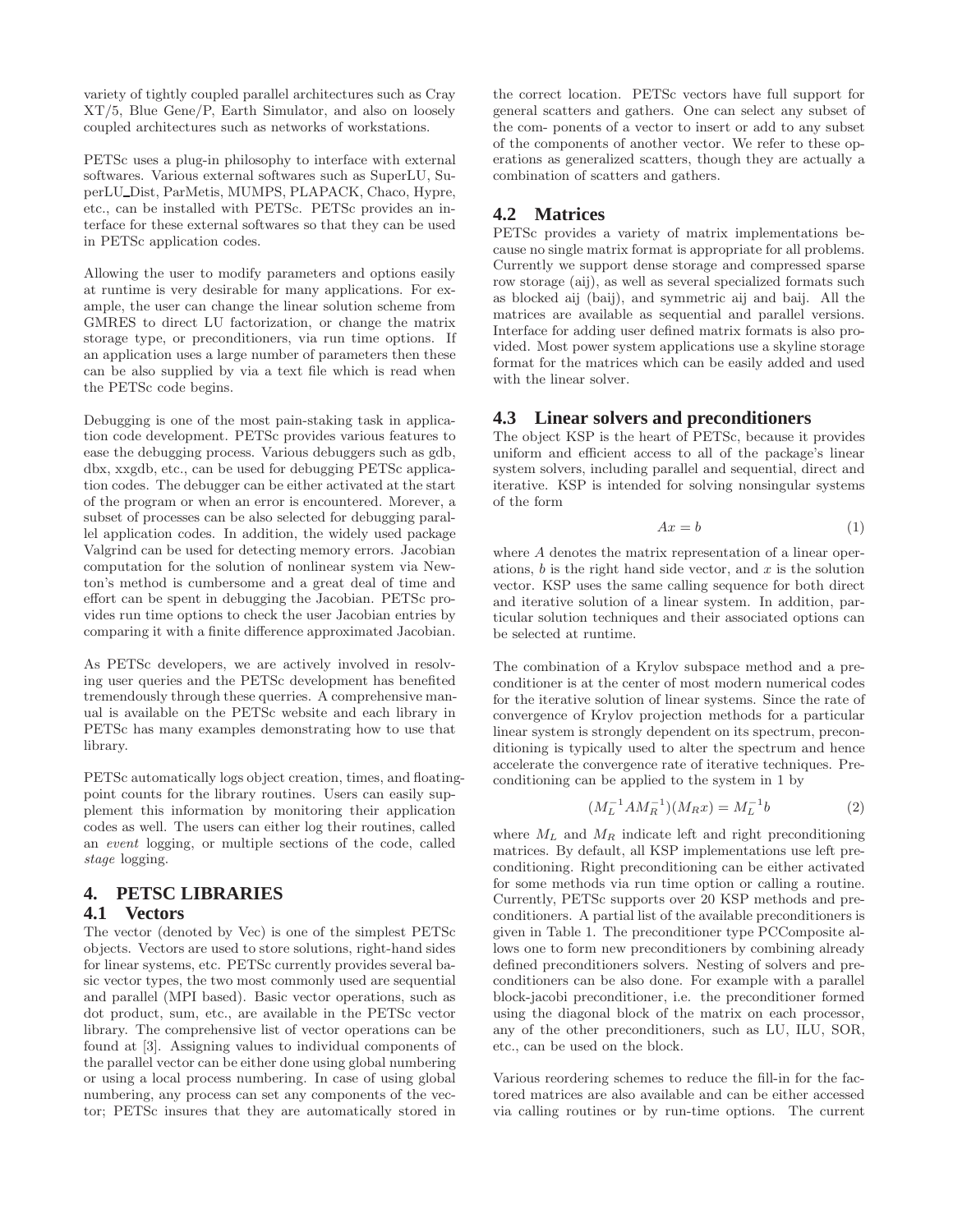| Preconditioners                       |  |  |  |  |
|---------------------------------------|--|--|--|--|
| Jacobi                                |  |  |  |  |
| Block Jacobi                          |  |  |  |  |
| SOR (and SSOR)                        |  |  |  |  |
| Incomplete Cholesky                   |  |  |  |  |
| Incomplete LU                         |  |  |  |  |
| Additive Schwartz                     |  |  |  |  |
| Combination of preconditioners        |  |  |  |  |
| LU                                    |  |  |  |  |
| Cholesky                              |  |  |  |  |
| Shell for user-defined preconditioner |  |  |  |  |

Table 1: Partial list of PETSc preconditioners

reordering schemes in PETSc are given in Table 2. Userdefined reordering schemes can be easily included too.

|  |  |  |  | Table 2: Partial list of reordering schemes |  |
|--|--|--|--|---------------------------------------------|--|
|--|--|--|--|---------------------------------------------|--|

| Reordering schemes      |  |  |  |  |
|-------------------------|--|--|--|--|
| Natural                 |  |  |  |  |
| Nested dissection       |  |  |  |  |
| Reverse cuthill-mckee   |  |  |  |  |
| 1-way dissection        |  |  |  |  |
| Quotient minimum degree |  |  |  |  |
| Row length              |  |  |  |  |

#### **4.4 Nonlinear solvers**

The nonlinear solver class SNES includes methods for solving systems of nonlinear equations of the form

$$
F(x) = 0 \tag{3}
$$

Newton-like methods provide the core of the package, including both line search and trust region techniques. Built on top of the linear solvers and data structures discussed in preceding sections, SNES enables the user to easily customize the nonlinear solvers according to the application at hand. Also, the SNES interface is identical for the uniprocess and parallel cases; the only difference in the parallel version is that each process typically forms only its local contribution to various matrices and vectors. To access the SNES solver, the user provides a C, C++, Fortran, Python, or Matlab routines to evaluate the nonlinear function in 3 and Jacobian. PETSc also provides routines to approximate the Jacobian via finite differences if an analytical expression for the Jacobian is not available, or if is too hard to compute.

#### **4.5 Time-stepping integrators**

The TS library in PETSc provides a framework for the scalable solution of ODEs and DAEs, and of steady-state problems using pseudo-time stepping. Various numerical integration algorithms such as explicit and implict Euler schemes, implicit trapezoidal integration, multi-stage explicit Runge-Kutta variable time stepping scheme, etc., are available in PETSc. TS uses the SNES and the KSP objects to solve the

underlying nonlinear/linear system and the user can tune this solution process at run time too.



Figure 3: Flow control of PETSc application [1]

### **5. NEW ADDITIONS TO THE PETSC LI-BRARY**

This section presents the recent additions to the PETSc library some of which are already in the previously released version and some will be incorporated in the next release version.

### **5.1 Memory efficient data structure for LU factorization**

A memory efficient data structure for LU and incomplete LU factorization [13], for sparse compressed row as well as blocked matrix formats, has been added in the previous release version of PETSc. This newly developed data structure stores the  $L$  and  $U$  matrices separately and furthermore stores the entries in  $U$  in a reverse direction, i.e. starting from the last row to the first. This reorganization of the data structure results in a continuous access of LU elements and thus provides a better memory access.

#### **5.2 Support for GPGPU**

The most recent release version of PETSc provides support for solving applications on Nvidia GPUs. PETSc uses the CUSP and Thrust libraries, developed by Nvidia, to do computations on the GPU. Essentially, the user writes their code using the PETSc libraries and PETSc manages solving the application on the GPU, and communication of the data to/from the GPU to CPU.

### **5.3 PETSc-MATLAB interface**

MATLAB is a very popular prototyping language for rapid code development. We have developed an interface for using the PETSc libraries from MATLAB for sequential computation. Almost all the current PETSc libraries and the operations are available through the PETSc-MATLAB interface.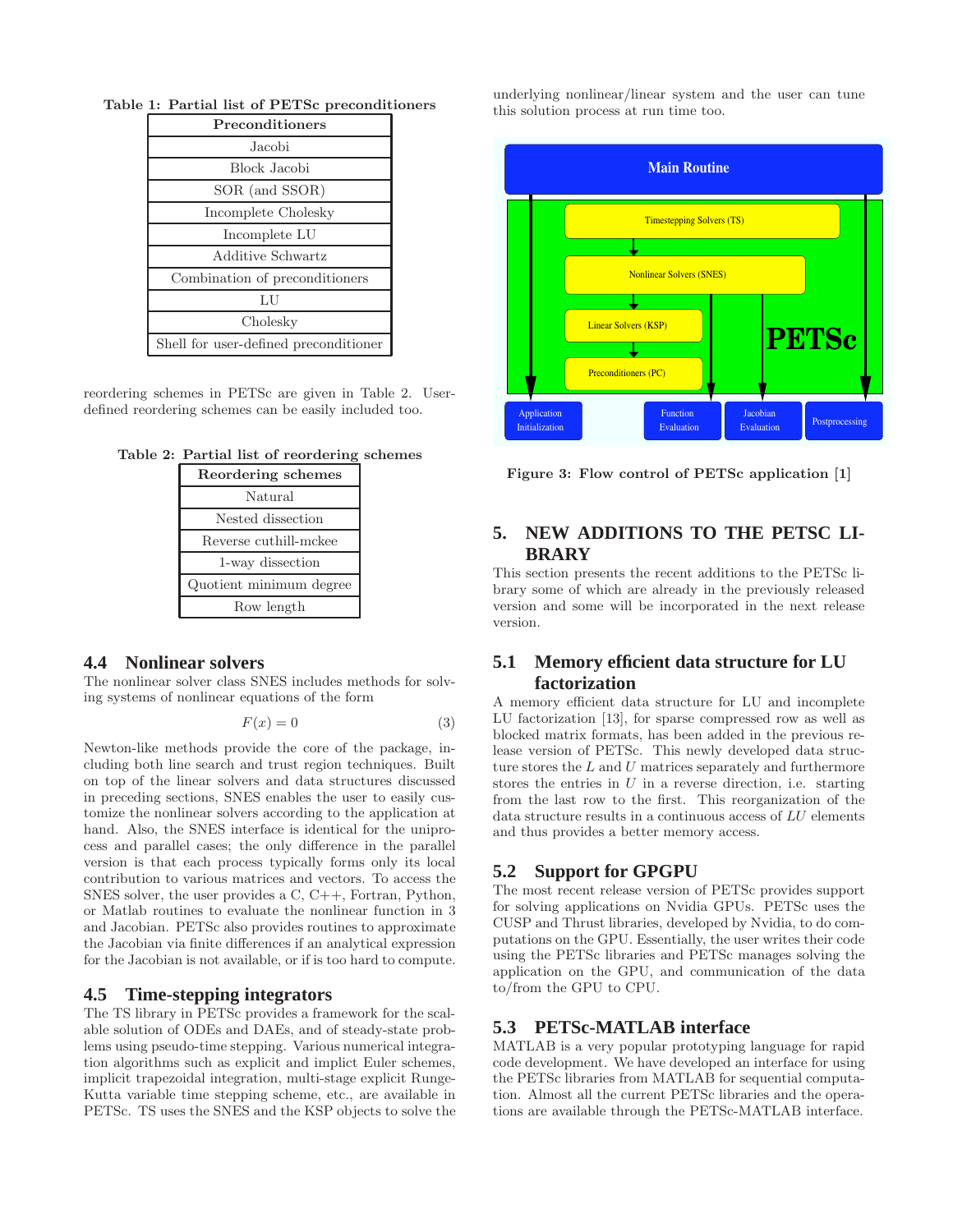### **5.4 Support for hybrid MPI-shared memory**

The most recent release of PETSc containts a vector and matrix class that use POSIX pthreads for computation within a multicore/multichip shared memory node.

### **5.5 Multiphysics preconditioners**

The simulation of multiphysics and multiscale models is a challenging topic in the field of numerical computation. PETSc provides an efficient multiphysics preconditioner class, called fieldsplit, for preconditioning coupled multiphysics problems. This preconditioner allows the use of custom linear solver for each physics domain along with its own preconditioner, reordering strategy and all the other intricacies. Four fieldsplit preconditioners are available. For example, if the linear system to be solved comprises of two physics and described by

$$
\begin{bmatrix} A & B \\ C & D \end{bmatrix} \begin{bmatrix} x \\ y \end{bmatrix} = \begin{bmatrix} f \\ g \end{bmatrix}
$$
 (4)

the available fieldsplit preconditioners are

• Block-Jacobi or additive

$$
\begin{bmatrix} A^{-1} & & \\ & D^{-1} \end{bmatrix} \tag{5}
$$

• Block-Gauss-Siedel or multiplicative

$$
\begin{bmatrix} A & D \end{bmatrix}^{-1} \tag{6}
$$

• Symmetric Block Gauss-Siedel

$$
\begin{bmatrix} A & 1 \end{bmatrix}^{-1} \left( 1 - \begin{bmatrix} A & B \ 1 & 1 \end{bmatrix} \begin{bmatrix} A & 1 \ C & D \end{bmatrix}^{-1} \right) \tag{7}
$$

• Schur-complement based

$$
\begin{bmatrix} 1 & 1 \\ CA^{-1} & 1 \end{bmatrix} \begin{bmatrix} A & B \\ & S \end{bmatrix}, \tag{8}
$$

where

$$
S=D-CA^{-1}B\\
$$

# **6. USING PETSC AND SUPPORTING LIBRARIES FOR DEVELOPING POWER SYSTEM APPLICATIONS**

This section lists a few applications that can be developed using the PETSc and two other libraries, TAO and SLEPc, developed using PETSc.

### **6.1 Combined electromechanical electromagnetic transients simulation**

The number of power electronics devices is expected to increase in the future for a more flexible control of power systems. As such, effect of non-fundamental frequency harmonics will increase and the dynamic simulation would entail modeling of power electronics devices via an electromagnetic simulation. An attractive way of incorporating the simulation of non-fundamental frequency harmonics in an electromechanical transient simulator is via a hybrid simulation[21]. In a hybrid simulator, most of the bulk power system is modeled using an electromechanical transients simulator while a small part of it is modeled using electromagnetic transients simulator. The PETSc library provides efficient data structures to ease the development of multiscale or multiphysics applications and is an attractive platform for the development of a combined electromechanicalelectromagnetic transients simulation. The development of a parallel implicitly coupled electromechanical and electromagnetic transients simulator, using the PETSc library, is detailed in [7]. The authors in [7] have reported a speed up of about 4.6 times on 6 cores for the developed parallel implicitly coupled simulator using PETSc for a large scale power system.

### **6.2 Combined transmission-distribution analysis**

Various ISOs have indicated the need to model and gather real-time information from the sub-transmission and distribution system in order to enhance reliability and awareness [9], i.e., provide finer granularity modeling. While ISOs have traditionally been able to forecast load within a 2% error, deployment of distributed energy resources and utility-scale storage may increase the error substantially[9]. Moreover, new demands are being placed on the power infrastructure due to the introduction of plug-in vehicles. The sheer volume of the components in for a combined transmissiondistribution analysis impends an onerous computational task and emphasizes the need for developing parallel algorithms for such an analysis and the use of high performance computing libraries.

#### **6.3 Electromechanical transients simulation**

Considerable amount of research on parallel implementation of transient stability application has been done by power system researchers [14]-[20] as it offers a possibility of realtime dynamic simulation. The transient stability formulation, defined by the following differential algebraic model of the system,

$$
\begin{aligned}\n\dot{x} &= f(x, y) \\
0 &= g(x, y)\n\end{aligned} \tag{9}
$$

The TS library in PETSc can be used for the solution of nonlinear differential algebraic transient stability equations in (9). The TS library in PETSc provides various ODE solvers including the implicit-trapezoidal integration scheme. The recent release version of PETSc has added Implicit-Explicit (IMEX) time integration schemes for multi-rate problems which could be also experimented with.

A schur-complement based linear scheme is generally preferred for the solution of the nonlinear algebraic system obtained by discretization of (9). This scheme can be selected at run time via PETSc's multiphysics schur-complement based solver by simply specifying sets of indices for the generator and the network blocks. Various conjugate-gradient based algorithms (Conjugate gradient, Conjugate gradient square, Bi-conjugate gradient) are also available which can be selected at run time.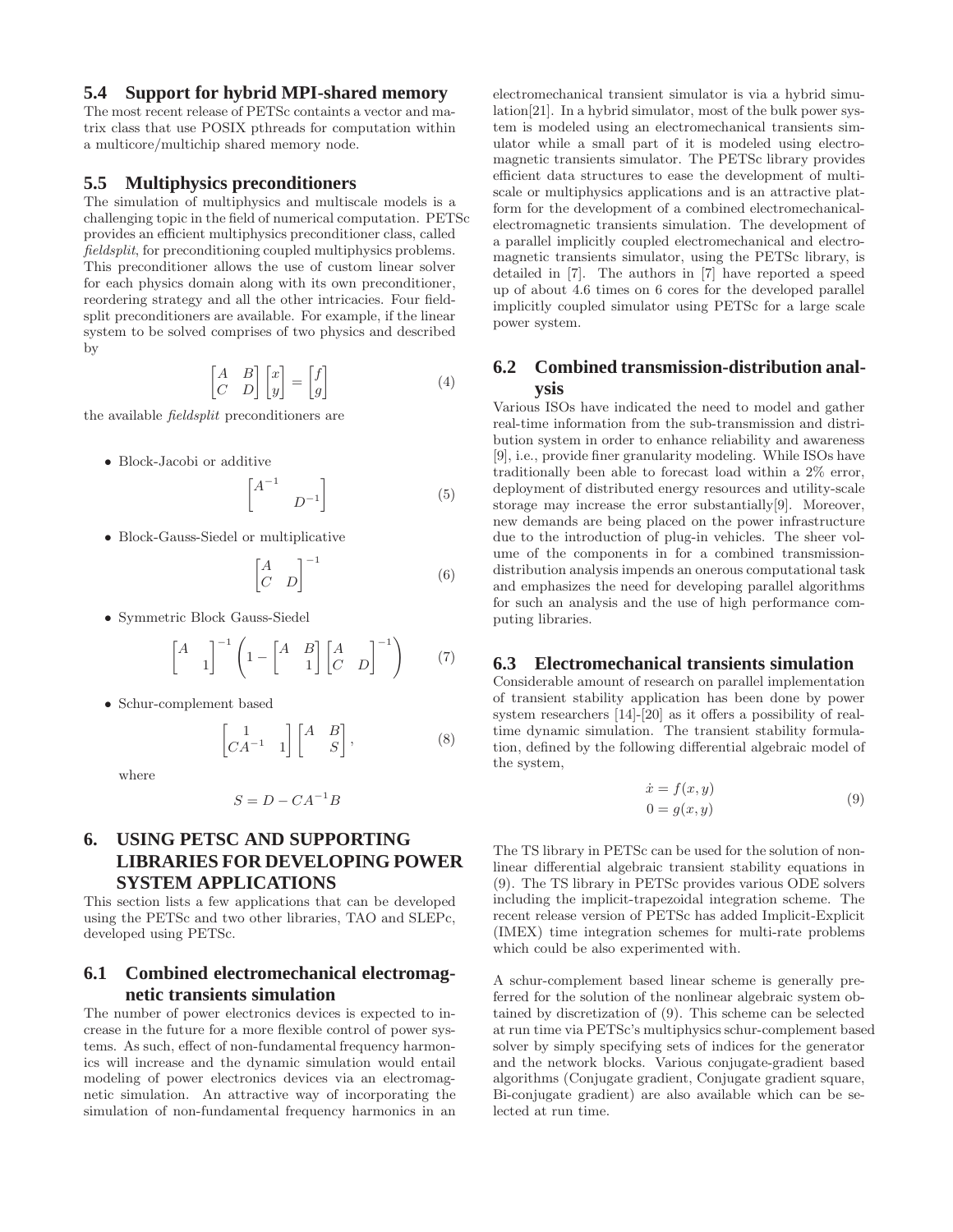Reference [7] details the development of a parallel threephase transient stability simulator built using the PETSc library and presents the scalability results using several linear solution strategies. The speed up for three large scale systems using the iterative solver GMRES with a very dishonest Block-Jacobi preconditioner is shown in Figure 4.



Figure 4: Speed up with Block-Jacobi preconditioner having 1 diagonal block per core

#### **6.4 Power Flow related applications**

Power flow is a fundamental application in power system analysis. Various analyses such as steady state security, area power transfer studies, contingency screening, etc., require a power flow solution. Essentially, the power flow problem solves the nonlinear power balance equation for the network given a generation set point and a load injection.

$$
F(x) = 0\tag{10}
$$

where  $x$  are the bus voltages. In addition, a power flow solution serves as a starting point for dynamic simulations or short circuit studies. Faster solution of power flow equations would speed up power system analysis programs entailing repeated power flow solutions such as contingency analysis, continuation power flow.

The nonlinear solver class SNES can be used for developing parallel power flow applications where the user only needs to provide a routine for the nonlinear function evaluation (and an optional Jacobian evaluation). The underlying linear solver can be selected at run time, for e.g. the linear solver can be switched from GMRES without preconditioner to direct factorization at run time.

### **6.5 Power system optimization**

PETSc has been developed primarily for solving linear and nonlinear algebraic equations and as such has limited support for optimization applications. The scalable optimization library TAO (Toolkit for Applied Optimization) [5],

which is built using PETSc can be used for applications such as Optimal Power Flow, Security constrained optimal power flow. Support for solving Security Constrained Unit Commitment applications needing mixed integer linear/nonlinear solvers has not yet been developed in PETSc or TAO.

### **6.6 Small Signal Stability**

SLEPc (Scalable library for Eigen Value Computations) [6], a library based on PETSc, can be used for developing small signal stability analysis applications. SLEPc consists of several algorithms for scalable computation of eigen values and uses various PETSc data structures such as matrix storage schemes, vectors, etc.

#### **6.7 Electromagnetic Transients Simulation**

The ultimate goal for the power system simulation researchers would be an electromagnetic transient simulation in realtime. However, the modeling complexity along with timestep limitations are overwhelming to do an electromagnetic transient simulation equations in real time for large scale systems. The transmission lines for electromagnetic transients simulation are modeled by traveling wave equations consisting of two disjoint equivalent circuits. This model is nicely structured for parallel processing with equations for a geographical subsystem being assigned to each processor.

### **7. CONCLUSIONS**

Developing scalable applications is necessary as power systems expand, interconnection gets denser, and newer equipment gets added. This paper presented discussed the high performance computing library PETSc as a potential platform for rapid development of existing and future power system applications. The development of PETSc has been funded by the Department of Energy for over 15 years. Due to its wide use among DOE application scientists its continued long term development and support is highly likely.

## **8. REFERENCES**

- [1] Balay, S., Brown, J., Buschelman, K., Eijkhout, V., Gropp, D., Kaushik, D., Knepley, M. G., McInnes, L., and B. F. Smith., PETSc users manual. ANL-95/11-3.1 (2010).
- [2] Balay, S., Brown, J., Buschelman, K., Eijkhout, V., Gropp, D., Kaushik, D., Knepley, M. G., McInnes, L., and B. F. Smith., PETSc users manual. ANL-95/11-3.2 (May 2011).
- [3] Balay, S., Brown, J., Buschelman, K., Eijkhout, V., Gropp, D., Kaushik, D., Knepley, M. G., McInnes, L., and B. F. Smith., PETSc Web page. (2011) http://www.mcs.anl.gov/petsc.
- [4] Knepley, M., "PETSc Tutorial". Short Course on Scientific Computing Chinese Academy of Sciences, Beijing, China. (2010). http://www.mcs.anl.gov/petsc/petscas/documentation/tutorials/GUCASTutorial10.pdf
- [5] Benson S., L. C. McInnes, J. Moré, T. Munson, and J. Sarich", "TAO User Manual (Revision 1.10.1)", ANL/MCS-TM-242 (2010).
- [6] Roman, J. E., E. Romero, and A. Tomas, SLEPc Users Manual DSIC-II/24/02 - Revision 3.1, D. Sistemas Informáticos y Computación, Universidad Politécnica de Valencia, (2010).